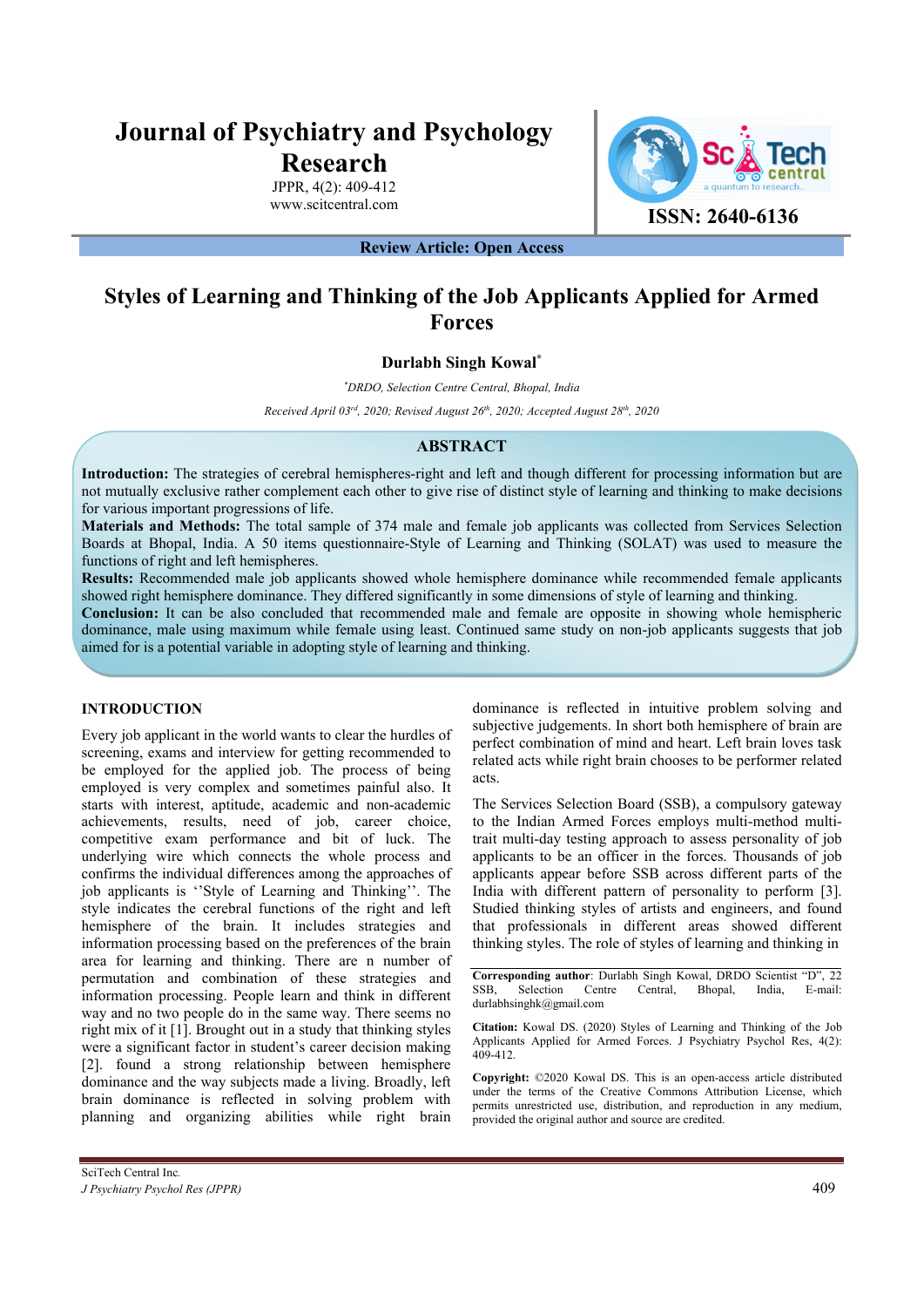#### *J Psychiatry Psychol Res, 4(2): 409-412 Kowal DS*

attempt of SSB may be an underlined pattern of their success or failure. Thus, the aim of the research was to study the style of learning and thinking of job applicants for Indian Armed Forces and compare the different styles of learning and thinking of recommended and not recommended male and female applicants.

#### **Methods**

The total sample of 374 male and female job applicants was collected from Services Selection Boards at Bhopal, India. Age range of males was  $16^{1/2}$  to  $19^{1/2}$  years and they were from science faculty of education. Females average age was 23 years and they were from both science and arts faculty of education. A 50 items questionnaire-Style of Learning and Thinking (SOLAT) developed by Venkataraman [4] was used to measure the functions of right and left hemispheres. Learning Styles (25 Items) consists of following dimensions – Verbal, Content preference, Class preference, Learning preference, and Interest. Thinking Style (25 Items) consists of following dimensions - Logical/fractional, Divergent/Convergent, Creativity, Problem Solving and Imagination. Scoring: In the tool, against serial numbers 1 to 50, award one score for checking of the first items to right hemisphere; second item to left hemisphere and checking of both the items to integrated hemisphere or whole brain. The hemisphericity dominance was determined by counting the highest score of numbers of items one has checked in three categories i.e. left, right or whole hemisphere. Reliability: The reliability coefficient of correlation for right hemisphere function was found to be 0.89. For the left hemisphere was found to be 0.65 and for integrated function was 0.71. Validity: The concurrent validity of the tool was established with the standardized SOLAT tool constructed by Torrence & Reynolds (1980). The correlation between the two test scores was 0.842 for the right hemisphere; 0.621 for left hemisphere and 0.678 for the integrated part **(Table 1)**.

**Table 1.** Summary of descriptive statistics.

| Gender | Result             |                        |     |
|--------|--------------------|------------------------|-----|
|        | <b>Recommended</b> | <b>Not Recommended</b> |     |
| Male   | 24                 | 188                    | 212 |
| Female |                    |                        | 162 |
|        | 374                |                        |     |

#### **RESULTS**

**Tables 2 and 3** summarizes the dominant and least style of learning and thinking in recommended and not recommended male and female job applicants.

| Table 2. Summary of dominant and least style of male job applicants. |  |  |  |  |  |
|----------------------------------------------------------------------|--|--|--|--|--|
|                                                                      |  |  |  |  |  |

| <b>Styles</b>     | Hemisphericity | Recommended      | <b>Not Recommended</b> |
|-------------------|----------------|------------------|------------------------|
| Style of Learning | Dominant       | Whole Hemisphere | Right Hemisphere       |
|                   | Least          | Left Hemisphere  | Whole Hemisphere       |
|                   |                |                  |                        |
| Style of Thinking | Dominant       | Whole Hemisphere | Right Hemisphere       |
|                   | Least          | Left Hemisphere  | Left Hemisphere        |

**Table 3.** Summary of dominant and least style of female job applicants.

| <b>Styles</b>     | Hemisphericity | Recommended             | <b>Not Recommended</b> |
|-------------------|----------------|-------------------------|------------------------|
| Style of Learning | Dominant       | Right Hemisphere        | Right Hemisphere       |
|                   | Least          | Whole Hemisphere        | Whole Hemisphere       |
|                   |                |                         |                        |
| Style of Thinking | Dominant       | Right Hemisphere        | Right Hemisphere       |
|                   | Least          | Left & Whole Hemisphere | Whole Hemisphere       |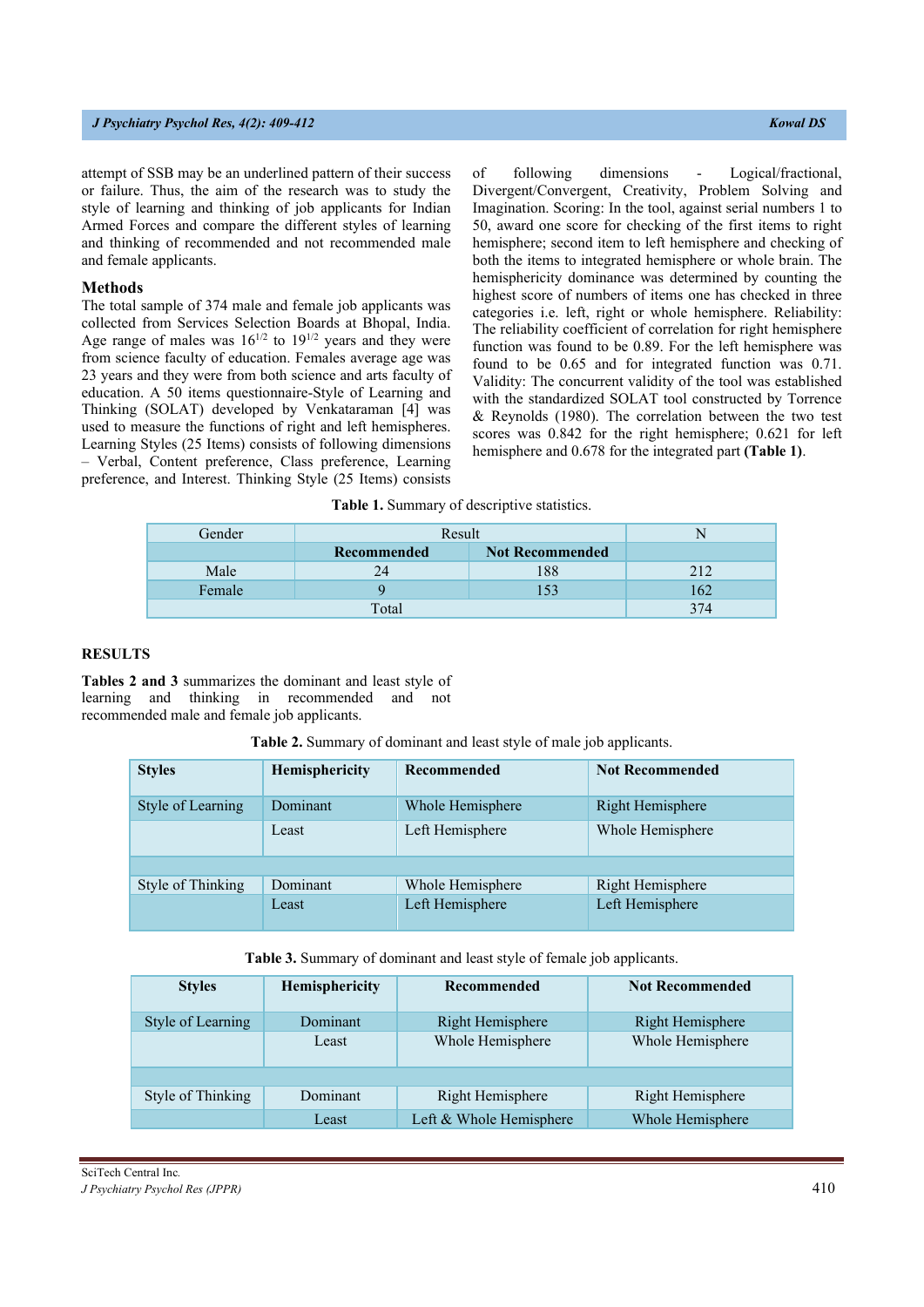#### *J Psychiatry Psychol Res, 4(2): 409-412 Kowal DS*

The multivariate test for equality of error variance was applied to find out whether the variance in the dependent variable was constant across the group or not. It was found that for Gender (main effect) the variance was not equal in male and female group, while Result (main effect) the variance was equal. Different styles are summarized in **Table 4** which were found significant between male and female job applicants.

| S. No.               | Effect                     | Independent<br>Variable | Style                                                                | Dimensions                                                                                                                                     | Hemisphere                                        | $\mathbf{r}$                      | Sig. Level                                            |
|----------------------|----------------------------|-------------------------|----------------------------------------------------------------------|------------------------------------------------------------------------------------------------------------------------------------------------|---------------------------------------------------|-----------------------------------|-------------------------------------------------------|
| $\mathbf{1}$         | M                          | Gender                  | Learning                                                             | i)Verbal<br>ii)Class Preference<br>iii)Learning Preference<br>iv)Learning Preference<br>v)Interest                                             | Left<br>Whole<br>Left<br>Whole<br>Whole           | 3.87<br>6.336.90<br>8.708.00      | 0.05 0.01 0.009<br>0.0030.005                         |
|                      | ain                        |                         | Thinking                                                             | vi)Logical / Fractional<br>vii)Divergent/<br>Convergent<br>viii)Divergent/<br>Convergent<br>ix)Creative<br>x)Problem Solving<br>xi)Imagination | Whole<br>Left<br>Whole<br>Whole<br>Whole<br>Whole | 6.24 5.92<br>4.923.99<br>6.109.29 | $0.02$ 0.04 0.013<br>0.0150.0140.00<br>$\overline{2}$ |
| $\overline{2}$       | Result<br>M<br>ain         |                         | Learning                                                             | i)Class Preference<br>ii)Class Preference<br>iii)Learning Preference<br>iv)Interest<br>v)Interest                                              | Left<br>Whole<br>Right<br>Left<br>Whole           | 5.033.79 4.09 11.50<br>4.68       | $0.02$ $0.05$ $0.04$<br>0.001 0.03                    |
|                      |                            | Thinking                | vi)Logical / Fractional<br>vii)Logical / Fractional<br>viii)Creative | Left<br>Whole<br>Left                                                                                                                          | 4.05 5.044.40                                     | 0.04 0.020.03                     |                                                       |
| $\mathbf{3}$         | $\mathbf{X}$<br>Int<br>era | Gender<br>Result        | Learning                                                             | i)Class Preference<br>ii)Learning Preference<br>iii)Learning Preference<br>iv)Interest<br>v)Interest                                           | Whole<br>Left<br>Whole<br>Right<br>Whole          | 5.377.199.89<br>6.216.39          | 0.02<br>0.008<br>0.002<br>0.012<br>0.013              |
| cti<br><sub>on</sub> |                            |                         | Thinking                                                             | vi)Divergent<br>Convergent<br>vii)Problem Solving                                                                                              | Left<br>Whole                                     | 3.684.09                          | 0.050.04                                              |

|  | Table 4. Summary of Significant Findings of Two-Way ANOVA. |
|--|------------------------------------------------------------|
|  |                                                            |

#### **DISCUSSION**

Overall sample of the male job applicants who made decisions to make a career in Armed Forces to be an officer showed right hemisphere dominance and least left hemisphere. However, the recommended job applicants showed whole hemisphere dominance and least was left hemisphere, whereas not recommended job applicants showed right hemisphere dominance and least was left hemisphere. While the female job applicants who made decisions to make a career in Armed Forces to be an officer showed right hemisphere dominance and least whole hemisphere, the recommended female job applicants also

showed right hemisphere dominance and least was whole hemisphere, similarly not recommended also showed right hemisphere dominance and least was whole hemisphere.

#### **CONCLUSION**

Male and female differ significantly on the dimensions of style of learning and thinking as shown in **Table 4**. It can be also concluded that recommended male and female are opposite in showing whole hemispheric dominance, male using maximum while female using least. This research study was extended to the level of students who are not job applicants especially for Armed Forces. 100 boys and 100